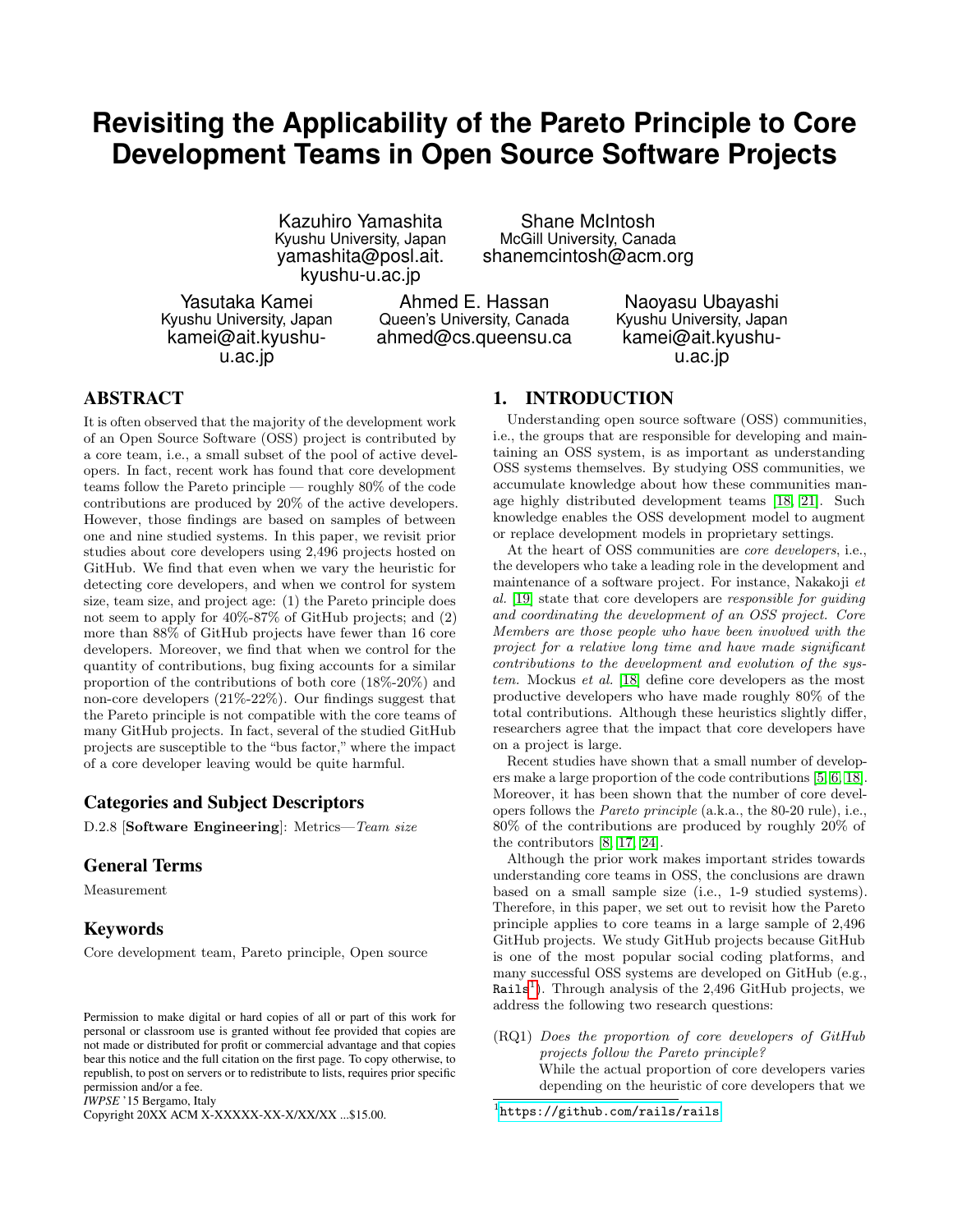| $\text{Dataset}$         | Result                                                         |
|--------------------------|----------------------------------------------------------------|
| Apache and Mozilla       | 10 to 15 developers performed $80\%$ of the contributions.     |
| FreeBSD                  | $28$ to $42$ developers performed $80\%$ of the contributions. |
| <b>GNOME</b>             | 52 developers (out of 301 developers) performed $80\%$ of the  |
|                          | contributions.                                                 |
| Brasero, Evince and Wine | $20\%$ of developers performed 85%, 80% and more than 90%      |
|                          | of the contributions in each project.                          |
| <b>GNOME</b>             | The core group has been identified as the 20\% most contribut- |
|                          | ing committers.                                                |
| 9 OSS projects           | $3\%$ -9% of developers performed 80% of the contributions.    |
|                          |                                                                |

<span id="page-1-1"></span>Table 1: An overview of the results of prior work.

use, 26%-58% of projects have core teams that are too small  $(\leq 10\%$  of active contributors) or 5\%-28\% have core teams that are too large  $(>30\%$  of active contributors) to be considered compliant with the Pareto principle.

(RQ2) Is there any difference between the contributions of core and non-core developers? Surprisingly, we find that the proportions of core and non-core developer activity are very similar when we normalize them by their contribution rates. For example, bug fixing activity accounts for 18%-20% of core developer contributions and 21%-22% of noncore developer contributions.

The main contributions of this paper are:

- A large-scale analysis of the core teams of 2,496 GitHub projects.
- A comparative analysis of three heuristics for identifying core developers.

Paper organization. The remainder of the paper is organized as follows. Section [2](#page-1-0) surveys related work. Section [3](#page-2-0) describes our heuristics for identifying core developers in more detail. Section [4](#page-2-1) provides an overview of the studied GitHub projects. Section [5](#page-4-0) describes the design and results of our case study. Section [6](#page-7-0) discusses findings from our study. Section [7](#page-8-2) discloses the threats to the validity of our study. Finally, Section [8](#page-8-3) draws conclusions.

## <span id="page-1-0"></span>2. RELATED WORK

## 2.1 Proportion of Core Developers

Prior work has also analyzed the proportion of core developers in OSS projects. Table [1](#page-1-1) provides an overview of the results of the prior work and the datasets that were analyzed. Mockus et al. [\[18\]](#page-9-0) hypothesize that the open source development model would rely on a team of core developers who control the code base and that these core developers would create 80% or more of the new functionality. Furthermore, Mockus et al. argue that the core team would be no large than 10 to 15 people based on analysis of the Apache and Mozilla projects. Crowston et al. [\[3\]](#page-8-4) compared three approaches to identify the core developers within 116 SourceForge projects using bug fixing activity. Although the results differ among the three studied approaches, all of the approaches indicate that the core developers make up a small fraction of the total number of contributors. Goeminne and

Mens [\[8\]](#page-9-3) found evidence for the Pareto principle in three activities (development, email discussion and bug tracker activity) in three OSS projects. Robles et al. [\[24\]](#page-9-5) arrived at similar conclusions — the core team makes up roughly  $20\%$ of the contributing committers.

On the other hand, other studies arrive at contradictory conclusions. For example, Dinh-Trong and Bieman [\[5\]](#page-8-0) replicated Mockus et al.'s work using data from the FreeBSD project, finding that 28-42 out of 161-265 developers perform 80% of the contributions. Koch and Shneider [\[17\]](#page-9-4) find that 52 out of 301 developers make 80% of the contributions in the GNOME project. Through analysis of nine systems, Geldenhuys [\[6\]](#page-8-1) find that the proportion of core developers does not comply with the Pareto principle.

Much of the prior work analyzes a small number of subject systems. Hence, we set out to analyze core teams in a large number of systems. More specifically, we formulate the following research question:

(RQ1) Does the proportion of core developers of GitHub projects follow the Pareto principle?

In addition to the size of core teams, Mockus et al. [\[18\]](#page-9-0) hypothesized that a group, which is larger by an order of magnitude than the core team, will repair defects. From this hypothesis, we derive that non-core developers focus more on maintenance activity (e.g., bug fixing) than implementation activity. Goeminne and Bieman [\[8\]](#page-9-3) showed that 2-6 out of the top 20 developers also contributed to plenty of the bug report and email discussions. However, to the best of our knowledge, the contribution activity of core and non-core developers have not been quantitatively compared. Hence, we formulate the following research question:

(RQ2) Is there any difference between the contribution activity of core and non-core developers?

# 2.2 Studies on GitHub

In recent years, GitHub has become a popular source of data for SE researches. Gousios et al. [\[10,](#page-9-6) [11\]](#page-9-7) focus on the pull-based development process. They first answer basic questions about what the life cycle of a pull request is, and how prevalent the pull-based development process is [\[10\]](#page-9-6). In more recent work, Gousios *et al.* also study the impact that the pull-based development process has on integrators, who manage code contributions [\[11\]](#page-9-7).

Dabbish et al. [\[4\]](#page-8-5) conducted an interview with GitHub users to find out what inferences people make from GitHub transparency, and what the value of transparency for soft-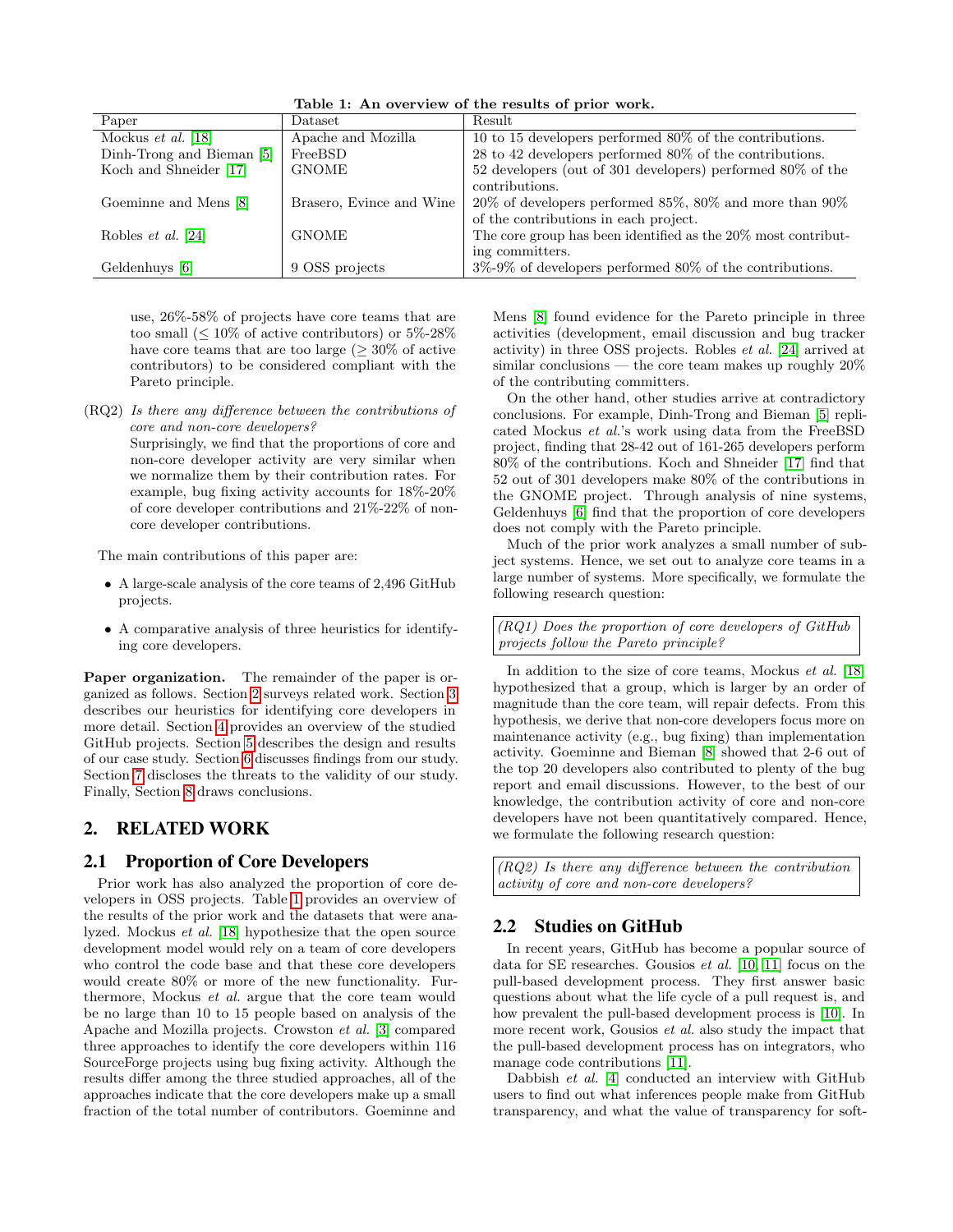

<span id="page-2-2"></span>Figure 1: Identifying core developers using an example project.

ware development is. Their work reveals that four types of transparency-related and social inferences feed into three types of collaborative activities, such as project management. In the project management activities, the visibility of GitHub public repositories shifts development processes from being repository-focused to being owner-focused and contributor-focused.

Previous studies focused on the GitHub features. On the other hand, we focus on the proportion of core developers in GitHub projects.

# <span id="page-2-0"></span>3. HEURISTICS TO IDENTIFY CORE DE-VELOPERS

In order to perform our study, we need to define heuristics to identify core developers. Inspired by previous studies, this paper explores three heuristics to identify core developer from the perspective of contributions as described below.

#### 3.1 Commit-Based Heuristic

Several previous papers that have studied core developers [\[8,](#page-9-3) [18,](#page-9-0) [24\]](#page-9-5) use the heuristic that defines core developers as those who produce roughly 80% of the total contributions. In this paper, we adopt this heuristic — after sorting the developers by their number of contributions in descending order, the core developers are those who have produced 80% of the project contributions, cumulatively.

For instance, Figure [1](#page-2-2) shows an example project with four developers: A, B, C, and D. In order to determine core developers, we first sort the developers by the number of commits in descending order (A: 6, C: 2, B: 1 and D: 1). Next, we calculate the percentage of total commits that each developer has produced (A: 60%, C: 20%, B: 10%, and D: 10%). Then, we calculate the cumulative percentage (A: 60%, C: 80%, B: 90%, and D: 100%). Finally, we select core developers, one at a time, moving left to right, until we reach a cumulative percentage of 80%. In this example, A and C are identified as core developers.

In our algorithm, we do not handle the special case where there are some developers who have same number of commits on the border of core and non-core developers. We do not suspect that who we select to be a member of the core team should have a significant impact on the results, since: (a) these developers have produced the same number of contributions and (b) they are at the tail end of the core team contributions.

<span id="page-2-4"></span>Table 2: Finding self-identified mirror projects.

| Category         | Used regular expression [16]             | # Projects     |  |  |
|------------------|------------------------------------------|----------------|--|--|
| Mirror Of        | mirror of $.* repolyit$ repo of          | 10             |  |  |
| Sourceforge      | $sourcefore [sf \$                       | 6              |  |  |
| <b>Bitbucket</b> | bitbucket                                | $\overline{2}$ |  |  |
| Subversion       | $\setminus W(svn subversion)\setminus W$ | 4              |  |  |
| Mercurial        | $\setminus W(mercurial hq) \setminus W$  |                |  |  |
| <b>CVS</b>       | $\setminus Wcvs\setminus W$              | ∩              |  |  |
| Total            |                                          | 23             |  |  |

# 3.2 LOC-Based Heuristic

Similar to the commit-based heuristic, the LOC-based heuristic defines core developers according to the size of the contributions that they make [\[17,](#page-9-4) [18\]](#page-9-0). While we conduct our experiments using three size metrics, i.e., the number of added lines, the number of deleted lines and the churn (the sum of the number of added and deleted lines), we find that the results are similar across the three metrics. Therefore, to conserve space, we show only the results for churn in the remainder of the paper. Similar to commitbased heuristic, we identify core developers as those who cumulatively contribute 80% of the churn.

#### 3.3 Access-Based Heuristic

Core developers can also be defined as those who have be given direct write access to the main VCS repository. For example, in projects like PostgreSQL, only core members can record changes directly in the main VCS repository other contributors must convince core developers to record their changes on their behalf [\[7\]](#page-8-6). Hence, we can also identify core developers from a VCS access perspective.

In GitHub, project owners can grant write access to the project's main repository to other contributors. GHTorrent collects this information using the collaborators API and stores it in the *project\_members* column [\[9\]](#page-9-9). According to the description of the collaborators API, the list includes all organization owners and users with access rights.[2](#page-2-3) Since this list may include users who are members of an organization, but who did not contribute to a project, we define the accessbased core developers as those who appear in the access list and have also made at least one commit.

Unfortunately, we find that roughly half of the studied projects do not use the access-based feature of GitHub. These projects are filtered out of our analysis when we use the access-based heuristic.

#### <span id="page-2-1"></span>4. DATASET

In this section, we describe how we prepare the dataset of GitHub projects for our study. Figure [2](#page-3-0) provides an overview of our dataset preparation steps.

We begin our study with the collection of GitHub project data that is available via GHTorrent [\[9\]](#page-9-9). However, GitHub hosts a large number of repositories, many of which are not software projects. Hence, we filter the GHTorrent data according to the suggestions of Kalliamvakou et al. [\[16\]](#page-9-8). We take three steps to create our dataset from the available GitHub projects. Initially, GHTorrent includes 8,510,504 repositories.

<span id="page-2-3"></span> $^{2}$ [https://developer.github.com/v3/repos/](https://developer.github.com/v3/repos/collaborators/) [collaborators/](https://developer.github.com/v3/repos/collaborators/)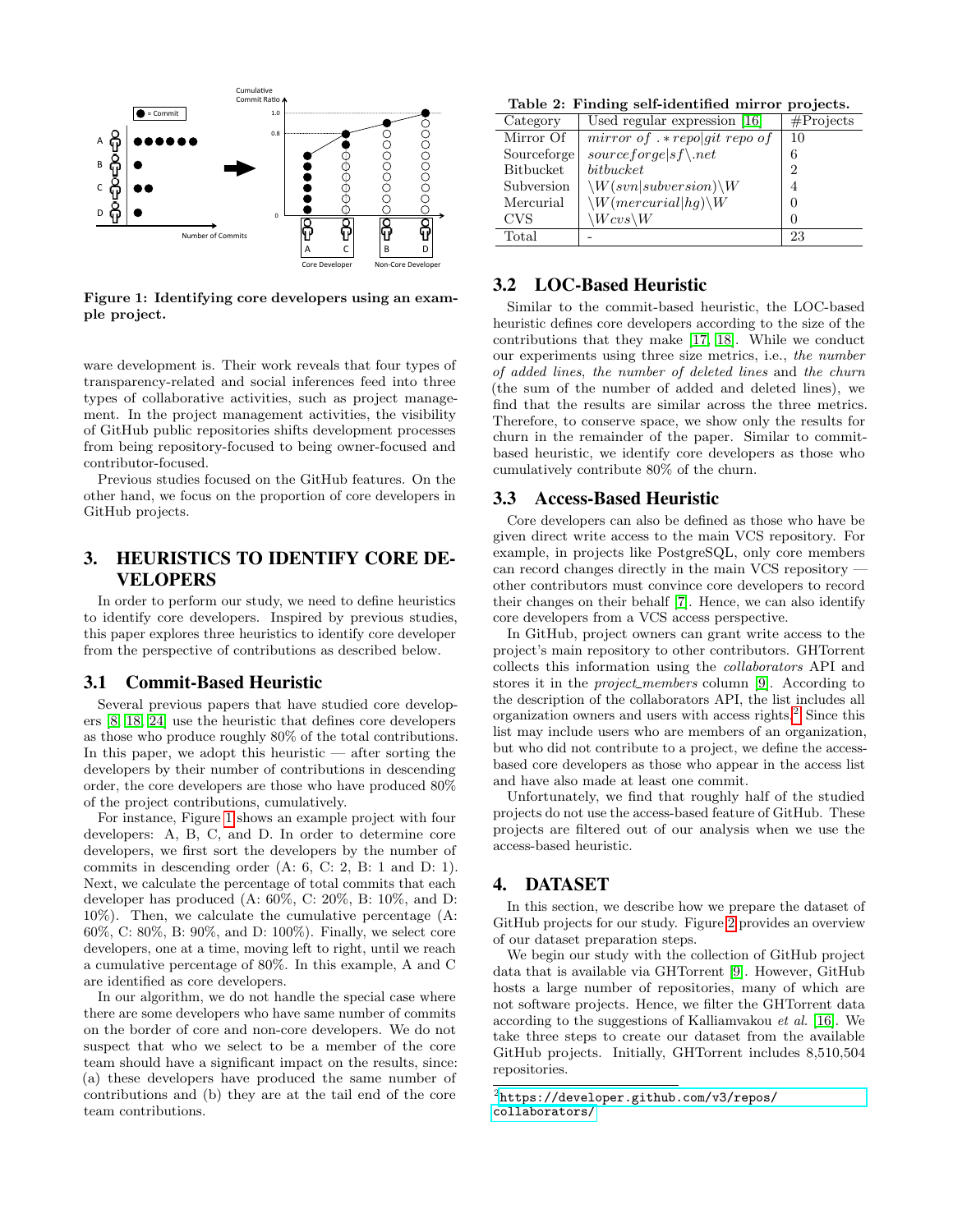

<span id="page-3-0"></span>Figure 2: An overview of our data extraction approach.

# (1) Filter Projects by GHTorrent Data

(1a) Type of Repository. In GitHub, there are two types of repositories: main repositories and fork repositories. A fork is a working copy of a main repository. Forking a repository allows developers to freely experiment with changes without interfering with the ongoing development of the original project.[3](#page-3-1) In GitHub, fork repositories can contribute changes back upstream to the main repositories that they are forked from by issuing pull requests. If the maintainers of the upstream repository agree with the changes that are proposed by a pull request, the request is accepted, and the changes are integrated into the main repository. As all accepted pull requests are stored in main repository, we only extract commits from the main repository, ignoring commits that only appear in forks.

(1b) Number of Developers. Two types of authorship data are recorded in Git repositories. The committer is the team member who recorded the changes in the repository using the git commit command. The author is the team member who produced the code change itself. In this study, we focus on the authors of the changes, ignoring the committer data, since the author is the team member who actually produced the changes, while the committer is the team member responsible for the integration work.

Furthermore, since projects with a small number of developers can easily achieve extreme core team proportions, we filter away projects that have too few developers (number of  $developers < 10$ ).

(1c) Development Environments. In this study, we would like to investigate core developers especially in projects that are developed on GitHub. Kalliamvakou et al. [\[16\]](#page-9-8) find that GitHub is not only a popular social coding platform, it also serves as a popular host for mirrored repositories.<sup>[4](#page-3-2)</sup> Since such mirrored projects may not be developed in the same manner as projects on GitHub, we need to filter them out of our dataset. To do so, we heed the advice of Kalliamvakou et al. [\[16\]](#page-9-8):

- 1. Avoid projects that have a large number of committers who are not registered GitHub users.
- 2. Avoid projects that explicitly state that they are mirrors in their description.

To address item 1), we filter away projects where less than 90% of the committers are registered GitHub users. To

<span id="page-3-1"></span>3 <https://help.github.com/articles/fork-a-repo/>

address item 2), we filter away projects with descriptions that match the regular expressions listed in Table [2,](#page-2-4) as proposed by the prior work [\[16\]](#page-9-8).

After applying the filters of steps (1a)-(1c), 4,618 projects remain in our dataset.

## (2) Clone Projects

Now that the number of projects has become manageable, we clone the selected repositories into our local environment to calculate the metrics that we use for our case study. Unfortunately, some of the projects that we select from the GHTorrent dataset are no longer available to be cloned (e.g., deleted repositories). Thus, we cannot include such projects in our dataset. Nonetheless, we could clone 4,154 projects.

# (3) Filter Duplicated Projects

Even after handling explicitly forked repositories, there are still some duplicate repositories hosted on GitHub (i.e., cloned and registered repositories that were not created using the GitHub fork feature). Such projects do not count as fork projects, but those projects have largely the same history as their originals. Since such projects will introduce noise in our dataset, we first detect them using the steps below, and then filter them out of our dataset.

We use the hashes of commits (SHAs) recorded in the Git repositories to identify duplicated projects. We consider any repositories that shares more than 70% of the same commit SHAs as a copied repository. We remove both repositories from our dataset because it is often difficult to determine which repository is the original one and which one is the copy.

After removing these repositories, 3,533 projects remain in our dataset.

## (4) Calculate Metrics from Repositories

For the remaining projects, we calculate the metrics that are listed below in order to perform our case study.

LOC. We use  $cloc^5$  $cloc^5$  to calculate LOC. Our LOC count does not include code comments or blank lines.

Total Commits. We count the number of commits by using the git log command with the --no-merges option.

Total Authors. We identify the unique authors by author name and email address, which we are able to extract from the commit logs. We use a tool $6$  to disambiguate author

<span id="page-3-2"></span><sup>4</sup> e.g., <https://github.com/apache>

<span id="page-3-3"></span> $^{5}$ http:// $\text{clock}$ .sourceforge.net/

<span id="page-3-4"></span> $<sup>6</sup>$ [https://github.com/bvasiles/ght\\_unmasking\\_aliases](https://github.com/bvasiles/ght_unmasking_aliases)</sup>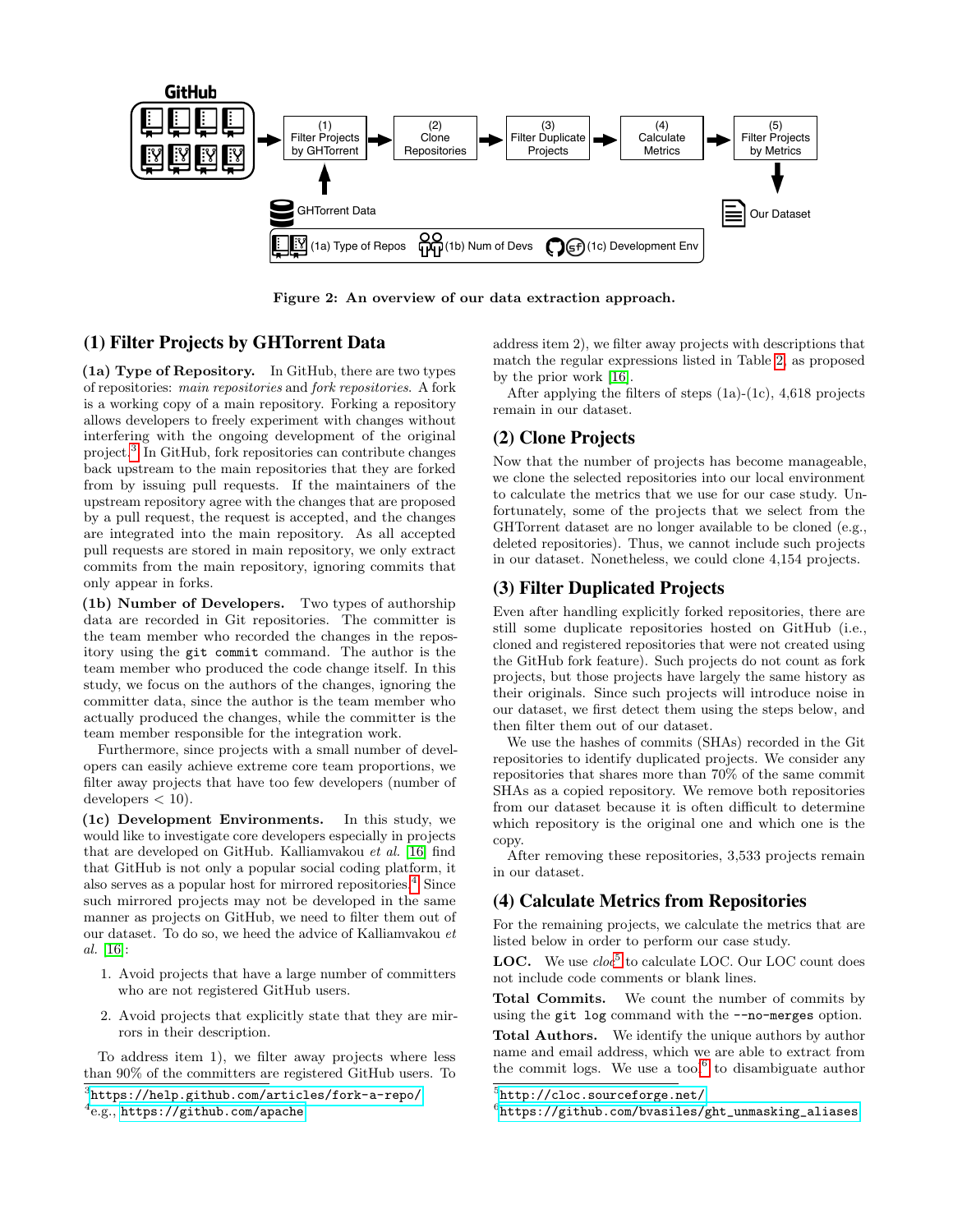

<span id="page-4-1"></span>Figure 3: Distribution of Projects of Each Size Categories

names and email addresses. We disambiguate names and email addresses of authors because some developers appear with slightly different forms [\[6\]](#page-8-1).

Age. We calculate the age of a project (in days) by subtracting the time of the latest commit from the time of the initial commit.

# (5) Filter Projects by Metrics

We not only filter projects that have fewer than 10 developers, but similar to Bissyande et al. [\[1\]](#page-8-7), we also filter projects that have fewer than 1,000 LOC.

Finally, we obtain a dataset that includes 2,496 GitHub projects for the commit-based and LOC-based core developer heuristic. Since 1,284 of these projects do not have the information that is needed to detect contributors with write access (cf. Section [3\)](#page-2-0), only the remaining 1,212 projects are studied using the access-based heuristic.

# <span id="page-4-0"></span>5. STUDY RESULTS

In this section, we present the results of our study with respect to our two research questions. For each research question, we present our approach and our results.

# (RQ1) Does the proportion of core developers of GitHub projects follow the Pareto principle?

We begin our study by measuring the proportion of developers who are active enough to be considered core developers.

Approach. To address our first research question, we calculate the proportion of the development team that is considered to be part of the core team (cf. Section [3\)](#page-2-0) of each studied project. Then, we use histograms to study the distribution of core team sizes in the studied projects.

The Pareto principle or the so-called "80-20 rule" states that 80% of the contributions are performed by roughly 20% of the contributors. In this study, similar to prior work [\[18,](#page-9-0) [23\]](#page-9-10), we add a window of flexibility, considering projects where the core team proportion is  $20\% \pm 10\%$  as being compliant with the Pareto principle. Indeed, Mockus et al. [\[18\]](#page-9-0) showed that the core team proportions of modules in the Mozilla project are roughly 19%-25%. Moreover, Robles et al. showed that 10%-20% of developers produced more than 50% activities (in many cases as much as 90% or 95%).

We address RQ1 using two analyses. First, we analyze the distributions of proportions of core developers. Then, we split up the projects according to three confounding factors. Since the core team characteristics of smaller projects likely differs from those of larger projects, we divide the dataset into three strata (small, medium, and large) along three confounding factors (system size, team size and project age). We evenly divide the dataset accordingly, i.e., each stratum includes 832 projects for the commit-based and LOC-based heuristics, and each stratum includes 404 projects in the access-based heuristic. We then plot histograms of the core team proportions of projects in each of these nine strata. In this paper, we do not show the plots of overall distribution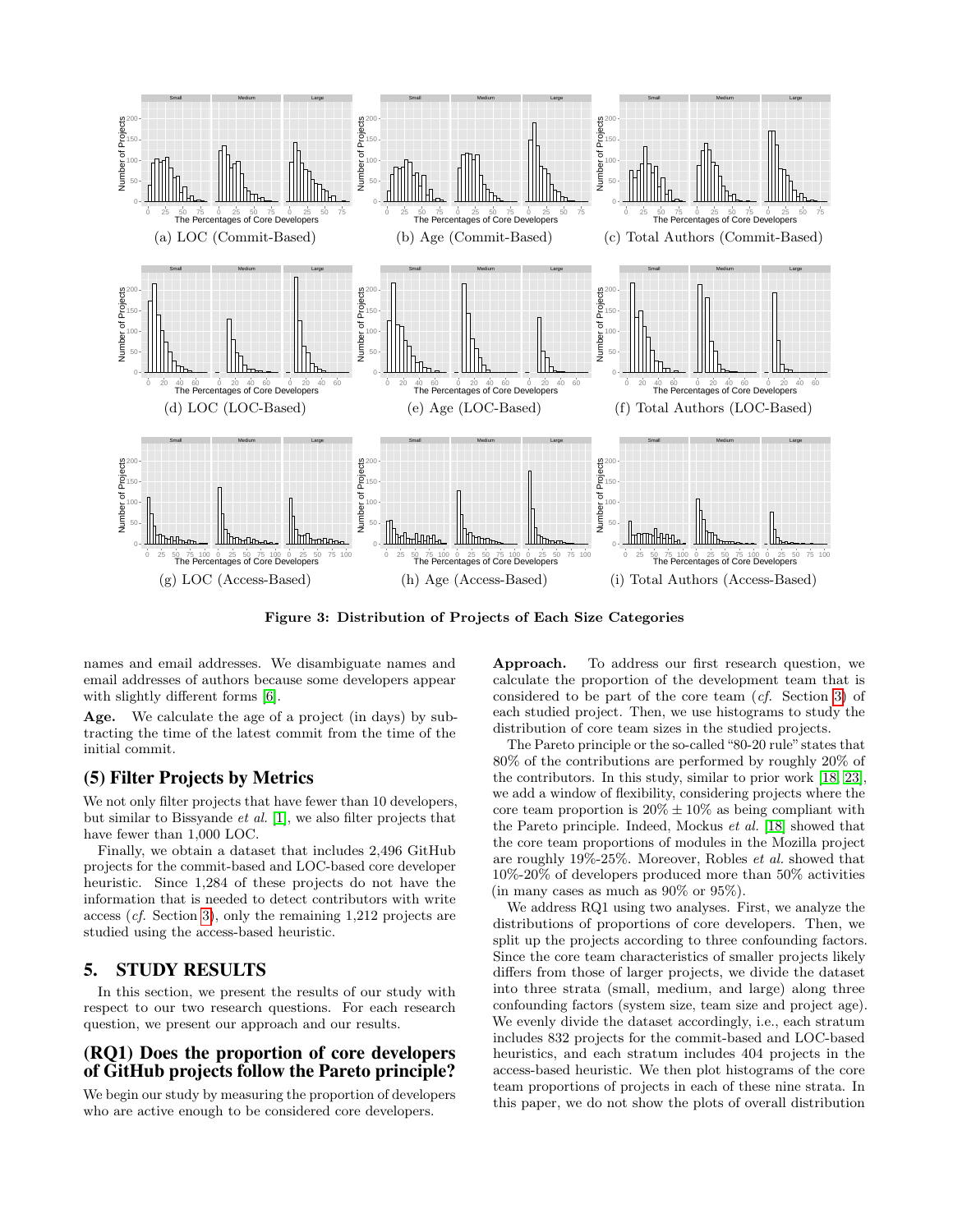| Heuristic    | Size Metrics         | Stratum |                 | Proportion of Core Developers |                |  |  |
|--------------|----------------------|---------|-----------------|-------------------------------|----------------|--|--|
|              |                      |         | $0\% - 10\%$    | 10\%-30\%                     | $30\% - 100\%$ |  |  |
|              |                      | Small   | 143 (17%)       | 411 (49%)                     | 278 (33%)      |  |  |
|              | LOC                  | Medium  | 264 (32\%)      | 389 (47\%)                    | 179 (22\%)     |  |  |
|              |                      | Large   | 242 (29%)       | 368 (44\%)                    | 222 (27\%)     |  |  |
|              |                      | Small   | $94(11\%)$      | 359 (43\%)                    | 379 (46\%)     |  |  |
| Commit-Based | Age                  | Medium  | 203 (24\%)      | 447 (54%)                     | 182 (22%)      |  |  |
|              |                      | Large   | 352 (42\%)      | $362(44\%)$                   | $118(14\%)$    |  |  |
|              |                      | Small   | $80(10\%)$      | 365 $(44\%)$                  | 387 (47\%)     |  |  |
|              | Total Authors        | Medium  | 224 (27\%)      | 449 (54\%)                    | 159 (19%)      |  |  |
|              |                      | Large   | $(41\%)$<br>345 | 354 (43\%)                    | $133(16\%)$    |  |  |
|              | General              |         | $(26\%)$<br>649 | $1,168$ (47\%)                | 679<br>(27%)   |  |  |
|              |                      | Small   | $403(48\%)$     | 367 $(44\%)$                  | 62 $(7%)$      |  |  |
|              | LOC                  | Medium  | 487 (59%)       | 304 (37%)                     | 41 (5%)        |  |  |
|              |                      | Large   | 557<br>(67%)    | 253 (30\%)                    | 22 (3%)        |  |  |
|              |                      | Small   | 354 (42\%)      | 376 (45\%)                    | $102(12\%)$    |  |  |
| $LOC$ -Based | Age                  | Medium  | 501 (60%)       | 316 (38%)                     | $15(2\%)$      |  |  |
|              |                      | Large   | 592 (71\%)      | 232 (28%)                     | $8(1\%)$       |  |  |
|              |                      | Small   | (27%)<br>227    | 497 (60\%)                    | 108(13%)       |  |  |
|              | <b>Total Authors</b> | Medium  | 502 (60%)       | 315 (38\%)                    | $15(2\%)$      |  |  |
|              |                      | Large   | 718 (86%)       | $112(13\%)$                   | $2(0.2\%)$     |  |  |
|              | General              |         | $1,447$ (58%)   | 924 (37\%)                    | 125(5%)        |  |  |
|              |                      | Small   | 192(48%)        | 100(25%)                      | $112(28\%)$    |  |  |
|              | LOC                  | Medium  | 211 (52%)       | 92(23%)                       | 101(25%)       |  |  |
|              |                      | Large   | 177<br>$(44\%)$ | 98 (24\%)                     | 129 (32%)      |  |  |
|              |                      | Small   | (28%)<br>115    | 94(23%)                       | 195(48%)       |  |  |
| Access-Based | Age                  | Medium  | 202 (50%)       | 107(26%)                      | 95 (24\%)      |  |  |
|              |                      | Large   | 263 (65%)       | 89 (22\%)                     | 52 (13\%)      |  |  |
|              |                      | Small   | 60(15%)         | 87 (22\%)                     | 257(64%)       |  |  |
|              | Total Authors        | Medium  | 191 (47%)       | 143 (35%)                     | 70 (17%)       |  |  |
|              |                      | Large   | 329<br>(81%)    | 60(15%)                       | 15(4%)         |  |  |
|              | General              |         | 580<br>(48%)    | 290 (24%)                     | 342(28%)       |  |  |

<span id="page-5-0"></span>Table 3: The spread of projects among strata of project size and age.

<span id="page-5-1"></span>Table 4: Distributions of projects according to the number of core developers.

| Number of Core Developers | $1 - 9$        | $10 - 15$   | $16-20$     | 21-50       | 51-100         | $101 -$     |
|---------------------------|----------------|-------------|-------------|-------------|----------------|-------------|
| Commit-Based              | 1.924(77%)     | $273(11\%)$ | 98 (4\%)    | 137(5%)     | $17(0.7\%)$    | 47 $(2\%)$  |
| $LOC$ -Based              | $2,397$ (96\%) | 57(2%)      | $15(0.6\%)$ | $13(0.5\%)$ | $\pm 4(0.1\%)$ | $10(0.5\%)$ |
| Access-Based              | 1,036(85%)     | $128(11\%)$ | $24(2\%)$   | 24 (2\%)    | $0(0\%)$       | $0(0\%)$    |

to conserve space because we find that the distributions of the medium strata follow the same trends as the overall distributions.

Results. Figure [3](#page-4-1) shows the core team distributions of the studied projects. Table [3](#page-5-0) shows the exact numbers of projects of each category and percentile. In Table [3,](#page-5-0) the gray colored columns show the Pareto-compliant range.

Contrary to prior results, we find that the core team size of projects distributes broadly. Figure [3](#page-4-1) and Table [3](#page-5-0) show that the distributions are different according to the heuristic. Indeed, unlike prior work [\[8,](#page-9-3) [17,](#page-9-4) [24\]](#page-9-5), we find that there are many projects that fall outside of our range of Pareto compliance (10%-30%).

When we focus on each heuristic and confounding factor, we observe the following trends.

Commit-Based: Table [3](#page-5-0) shows that, irrespective of the stratum, 43%-54% of the studied projects are Pareto compliant. When controlling for project age and team size, we find that the number of projects with the smallest core team size (i.e., 0%-10%) increases as we shift from the smallest to largest

strata. On the other hand, this trend is not as extreme in the system size strata. Therefore, we conclude that project age and team size have a larger impact on the core team proportion than system size does.

LOC-Based: The LOC-based heuristic is more right skewed than the commit-based heuristic. Similar to the commitbased heuristic, Table [3](#page-5-0) shows that the right skew increases as the system size increases. Moreover, the total number of authors seems to impact to the core team proportion because the difference between small and large stratum is the largest among the three studied metrics.

Access-Based: Figure [3](#page-4-1) shows that the distributions of the access-based heuristic are similar to those of the LOC-based heuristic. However, there are more projects that fall in the 30%-100% range for the access-based heuristic than the LOC-based heuristic. Similar to the commit-based heuristic (Table [3\)](#page-5-0), age and team size also appear to have an impact on the core team proportion of the access-based heuristic.

Figure [4](#page-6-0) shows the number of core developers. In Figure [4,](#page-6-0) the x-axis shows the number of core developers and the y-axis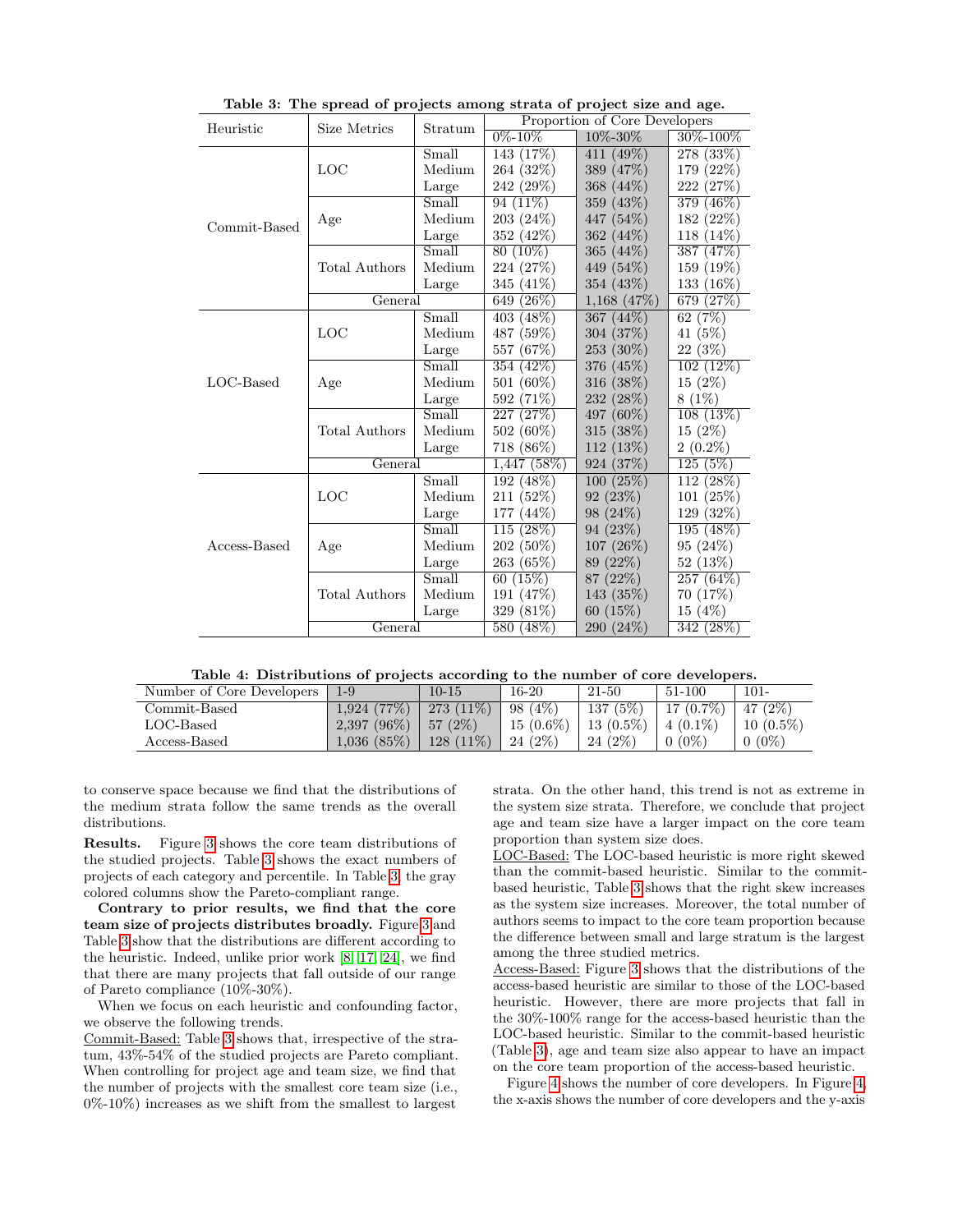

<span id="page-6-0"></span>Figure 4: The distribution of projects according to the number of core developers.

shows the number of projects. Table [4](#page-5-1) shows the breakdown of projects stratified by the number of core developers.

From the perspective of core team size, we find support for the findings of prior studies [\[5,](#page-8-0) [17,](#page-9-4) [18\]](#page-9-0). Mockus et al. argue that if the core team uses only an informal means of coordinating, the group will be no larger than 10-15 people [\[18\]](#page-9-0). Conversely, Dinh-Trong and Bieman [\[5\]](#page-8-0) find that 28-42 developers provide 80% of the contributions in the FreeBSD project. Koch and Schneider [\[17\]](#page-9-4) find that 52 developers provide 80% of the contributions in GNOME project.

88%-98% of projects have fewer than 16 core developers. Unlike the proportion of core developers, the distributions of the number of core developers are similar across the studied heuristics. Indeed, Table [4](#page-5-1) shows that 88%-98% of the studied GitHub projects have fewer than 16 core developers.

We further analyze the  $2\%$ -12% of projects that have more than 15 core developers to find out what kind of projects have larger core teams. When using the commit-based heuristic, 275 out of the 299 projects that have more than 15 core developers are categorized in large stratum of total authors and the remaining 24 projects are in medium stratum. When using the LOC-based heuristic, 41 of the 42 projects are in large stratum of total authors and the remaining one project is in medium stratum. When using the access-based heuristic, 27 of the 48 projects are in large stratum of total authors, and 20 of the remaining 21 projects are in medium stratum. These observations indicate that most of the projects that have many core developers also tend to a larger pool of contributors than the other projects.

Contrary to prior work, we find that there are several projects that have larger or smaller core team proportion than we consider to be compliant with the Pareto principle. Moreover, we find that most projects have 15 or fewer members of the core team.

## (RQ2) Is there any difference between the contribution activity of core and non-core developers?

To address this RQ, we compare the types of contributions that are performed by core and non-core developers.

<span id="page-6-1"></span>

| Table 5: Keywords used to classify commits [12]. |  |  |  |  |  |  |
|--------------------------------------------------|--|--|--|--|--|--|
|--------------------------------------------------|--|--|--|--|--|--|

| Development            |                                                                                                                                                                                                                                  |
|------------------------|----------------------------------------------------------------------------------------------------------------------------------------------------------------------------------------------------------------------------------|
| <b>Activity Type</b>   | Keywords                                                                                                                                                                                                                         |
| Forward Engineering    | implement, add, request, new,                                                                                                                                                                                                    |
|                        | test, start, includ, initial, intro-                                                                                                                                                                                             |
|                        | duc, creat, increas                                                                                                                                                                                                              |
| Maintenance            |                                                                                                                                                                                                                                  |
| <b>Activity Type</b>   | Keywords                                                                                                                                                                                                                         |
| Reengineering          | optimiz, adjust, update, delet,<br>remov, chang, refactor, re-<br>plac, modif, (is, are) now, en-<br>hance, improv, design change,<br>renam, eliminat, duplicat, re-<br>structur, simplif, obsolete, re-<br>arrang, miss, enhanc |
| Corrective Engineering | bug, fix, issue, error, correct,<br>proper, deprecat, broke                                                                                                                                                                      |
| Management             | clean, license, merge,<br>re-<br>lease, structure, integrat, copy-<br>right, documentation, man-<br>ual, javadoc, comment, migrat,<br>repository, code review, polish,<br>upgrade, style, formatting, or-<br>ganiz, TODO         |

Approach. Previous studies have explored the purposes of changes [\[12,](#page-9-11) [14,](#page-9-12) [20\]](#page-9-13). In this study, we adopt Hattori and Lanza's approach to identify the purpose of changes. Hattori and Lanza [\[12\]](#page-9-11) proposed a lightweight approach to classify each commit into development or maintenance activities based on the accompanying commit messages. They defined four main activities: forward engineering as development activity; and reengineering, corrective engineering and management as maintenance activity. They also provide keywords that are indicative of the type of activity (Table [5\)](#page-6-1). Forward engineering activities implement new requests and add new features. Reengineering activities are related to refactoring, redesign and other actions to enhance the quality of the code. Corrective engineering activities fix defects. Management activities are other general maintenance activities that are not related to system functionality, such as code reformatting and documentation.

To ensure that the classification provided by Hattori and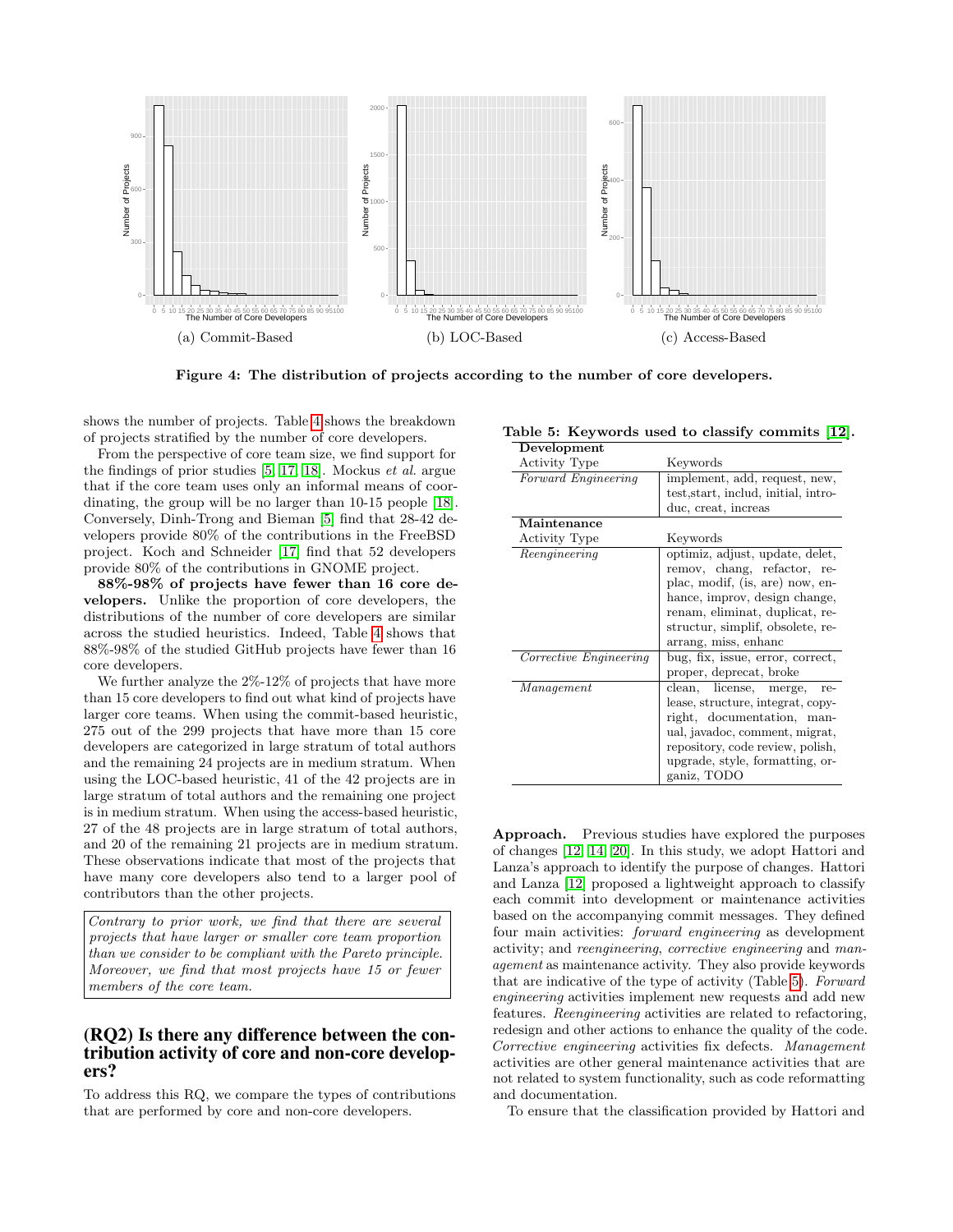| Table of Developer receiving |              |           |              |           |              |           |  |
|------------------------------|--------------|-----------|--------------|-----------|--------------|-----------|--|
| Type of Activity             | Commit-Based |           | $LOC$ -Based |           | Access-Based |           |  |
|                              | Core         | Non-Core  | Core         | Non-Core  | Core         | Non-Core  |  |
| Forward Engineering          | $15\%$       | $18\%$    | $16\%$       | 18%       | 17%          | $16\%$    |  |
| Reengineering                | $29\%$       | $30\%$    | 29\%         | $30\%$    | 24%          | 30%       |  |
| Corrective Engineering       | $20\%$       | $21\%$    | $20\%$       | 22%       | $18\%$       | 21%       |  |
| Management                   | $14\%$       | $13\%$    | $14\%$       | 13%       | $12\%$       | $15\%$    |  |
| Empty                        | $0.1\%$      | $0.1\%$   | $0.1\%$      | $0.1\%$   | $0.3\%$      | $0.1\%$   |  |
| Unknown                      | $22\%$       | $17\%$    | 22%          | 17%       | 30%          | $19\%$    |  |
| Total $\#$ of Commits        | 4,692,063    | 1,054,460 | 4,739,121    | 1,007,402 | 931.265      | 1,934,196 |  |

<span id="page-7-1"></span>Table 6: Developer Activity

Lanza is sufficient for our dataset, we manually analyze a randomly selected sample of 384 commit comments. The sample is selected such that it provides a confidence level of  $95\%$  with a confidence interval of  $\pm 5\%$ . The manual analysis reveals that some commits have an empty commit comment. We classify such commits as *empty*.

Hattori and Lanza's approach searches for keywords in commit messages in the following order: empty comments, management, reengineering, corrective engineering and forward engineering. The commit comments of so-called tangled changes [\[13\]](#page-9-14) can match multiple purpose keyword types. For example, a developer can clean up code and fix a bug within one commit. For these commits, the approach classifies the commit according to the keyword that is found first (e.g., the commit described above is classified into reengineering activity). The commits that could not be classified into any of the classes are marked as unknown.

Using Hattori and Lanza's approach, we classify and compare the distributions of activities of core and non-core developers. In total, our commit-based and LOC-based heuristic datasets includes 5,746,523 commits, and our access-based one contains 2,865,461 commits.

Results. Table [6](#page-7-1) shows the distribution of activities of core and non-core team members. Interestingly, the total number of commits that are contributed by core and non-core team members are very similar when we use either commit-based and LOC-based heuristics. On the other hand, the accessbased heuristic shows that the number of commits of core developers is less than that of non-core developers. In this study, we only consider the authors of commits. Hence, this discrepancy between core and non-core contributions might show that many of the access-based core developers focus on integration work rather than writing code.

The proportions of contribution activity of core and non-core developers are similar. Irrespective of the core team heuristic, we find that the distributions of activities are very similar. Reengineering accounts for the largest proportion of activity for both core and non-core developers, with proportions ranging between 24%-30%. In the other type of activities, the difference between the proportion of activity of core and non-core developers is at most 6 percentage points. Therefore, we conclude that the difference in activity proportions between core and non-core is negligible.

The proportions of contribution activity of core and noncore developers are similar.

# <span id="page-7-0"></span>6. DISCUSSION

# 6.1 The Bus Factor

We find that more than half of the studied projects have a core team comprised of (at most) 20% of the pool of active developers and more than 88% of the studied projects have a core team of (at most) 15 developers. These results indicate that many projects have a low bus factor [\[2,](#page-8-8) [22,](#page-9-15) [25\]](#page-9-16), i.e., face the risk of key personnel leaving the project. Ye and Kishida [\[26\]](#page-9-17) find that development of GIMP was once halted because a key core developer left the project. To avoid such cases, projects must share knowledge among developers.

On the other hand, similar to the work of Dinh-Trong and Bieman [\[5\]](#page-8-0), we find that there are projects that have large core teams. In this study, we just show the distribution and do not investigate each of the projects deeply. In future work, we plan to conduct a deeper analysis of projects with large core teams. For example, investigating whether or not such projects have well-defined mechanisms for developer promotion rather than the informal arrangements that Mockus et al. [\[18\]](#page-9-0) hypothesized could yield fruitful results.

## 6.2 Core and Non-core Developer Activity

Prior work [\[18\]](#page-9-0) hypothesized that a group larger by an order of magnitude than the core team will repair defects. If the hypothesis is true, we assumed that the proportion of maintenance activity of non-core developers is large. However, our results show that both types of developers have similar proportions of development activities. Furthermore, when we consider the number of corrective engineering commits, the number of the commits by core developers is much larger than that by non-core developers.

Our results may be a characteristic of the GitHub development environment. With the growth of social coding platforms (e.g., GitHub), the nature of core teams in modern OSS projects may have changed. For example, GitHub projects boast a higher rate of acceptance for contributions than the OSS projects of the past did. Indeed, while Jiang et al. [\[15\]](#page-9-18) find that only 33% of contributions are eventually integrated into the Linux kernel (one of the largest OSS projects, which mainly developed by outside of GitHub), Gousios et al. [\[10\]](#page-9-6) find that 84% of contributions are eventually integrated into GitHub projects.

## 6.3 The Impact of Thresholds

In this study, we filter projects to remove immature software projects by using some thresholds, i.e., the total authors and LOC (cf. Section [4\)](#page-2-1). As such, our results may be sensitive to these thresholds. To check for threshold sensitivity, we re-apply our analysis using other threshold values (total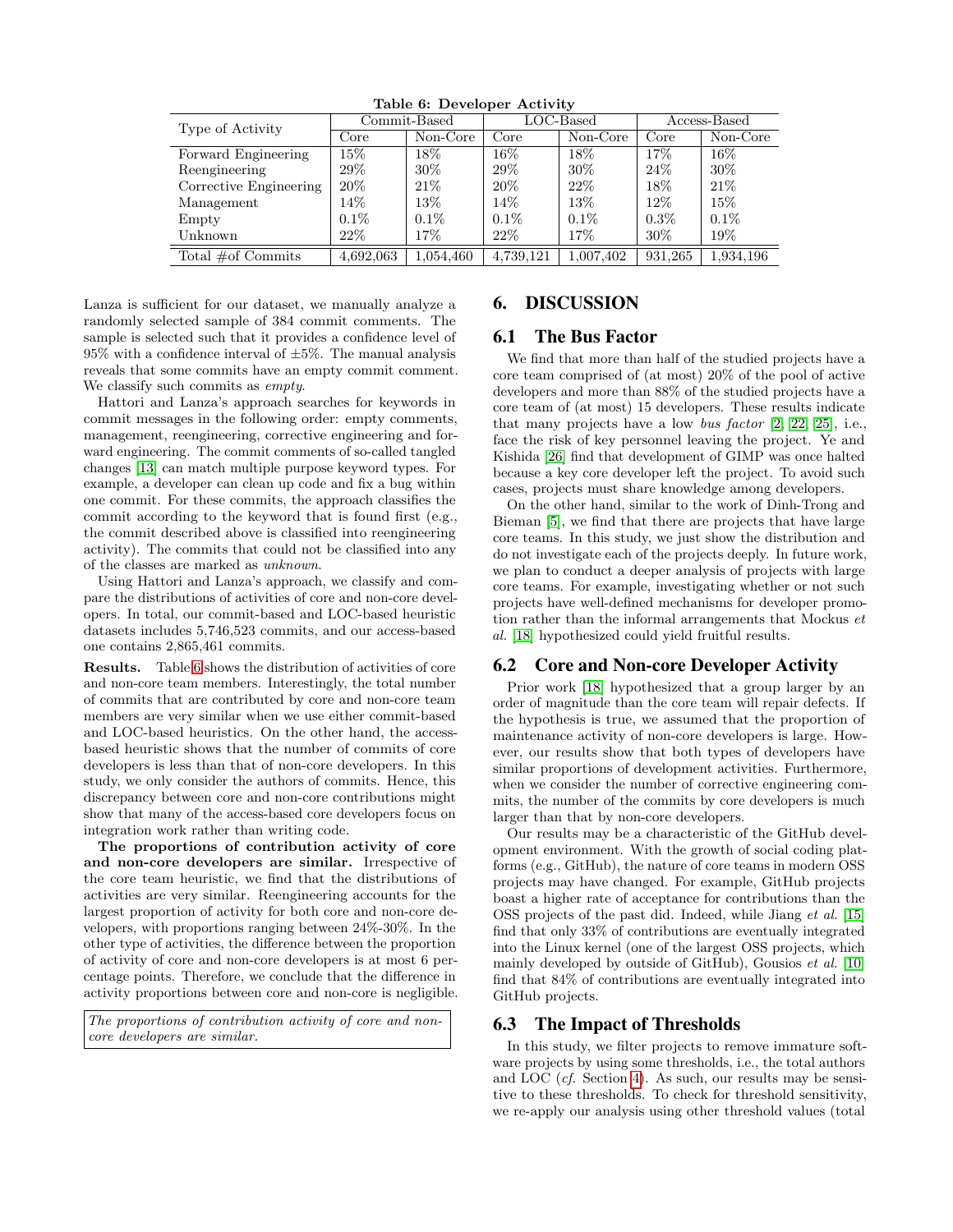| Metric        | Threshold | $\#$ ofProjects | Proportion |
|---------------|-----------|-----------------|------------|
| Total Authors | 5         | 2,526           | 46%        |
|               | 20        | 1.664           | 49%        |
| LOC           | 500       | 2,685           | 46\%       |
|               | 2,000     | 2,220           | 47%        |

<span id="page-8-9"></span>Table 7: The proportion of projects that are Pareto compliant when we use other threshold values.

authors  $= 5$ , 20 and LOC  $= 500$ , 2,000) and discuss changes to our results below.

Table [7](#page-8-9) shows the proportion of projects that are Pareto compliant when we vary the thresholds. Irrespective of the threshold, similar to our results in Section [5,](#page-4-0) we observe that more than half of projects are not Pareto compliant. These results suggest that while our results slightly vary when the thresholds change, the main conclusions are not heavily impacted.

## <span id="page-8-2"></span>7. THREATS TO VALIDITY

#### 7.1 Construct Validity

In this paper, we adopt three heuristics to identify core developers. The commit-based and LOC-based heuristics are based on the amount of contribution to the product. Even though there are a lot of metrics that can capture contribution units, the amount of contribution is one of the most basic metrics that is used to identify core developers. Moreover, previous studies that focus on core contributors [\[5,](#page-8-0) [6,](#page-8-1) [8,](#page-9-3) [17,](#page-9-4) [18,](#page-9-0) [24\]](#page-9-5) also conduct their analysis from the perspective of the amount of contribution. Therefore, we feel that these heuristics are appropriate for our context.

On the other hand, the access-based heuristic does not depend on the amount of contribution. However, the accessbased definition is also one of the most basic indicators of core developers. Indeed, the developers who have write access to the main repository have enough knowledge about the product to manage other developers' contributions.

#### 7.2 Internal Validity

Our results for RQ1 are dependent on our heuristics for identifying core developers. In this study, we used 80% of the total contributions as our threshold for identifying core developers, since this threshold was also used by previous studies [\[5,](#page-8-0) [6,](#page-8-1) [8,](#page-9-3) [17,](#page-9-4) [18,](#page-9-0) [24\]](#page-9-5). While we begin a threshold sensitivity analysis in Section [6,](#page-7-0) we plan to perform a carefully controlled sensitivity analysis in future work.

Furthermore, our analysis is time-agnostic. Since development teams are changing over time, the number of core developers may vary as well. We plan to conduct a temporal analysis of core teams in future work.

## 7.3 External Validity

In this study, we filter away projects that have less than 10 developers or less than 1,000 LOC to remove projects that are immature [\[1,](#page-8-7) [16\]](#page-9-8). Therefore, our results may not generalize to legitimate software projects with a small number of contributors.

# <span id="page-8-3"></span>8. CONCLUSION

Open Source Software (OSS) projects depend heavily on core developers, i.e., team members that produce 80% of the contributions to a project. Prior studies have found that core development teams tend to follow the Pareto principle (a.k.a., the 80-20 rule), i.e., 80% of the contributions are produced by roughly 20% of the contributors. However, these prior studies were performed on small samples of systems. With the recent growth in popularity of the social coding paradigm, a plethora of data is becoming available for researchers to explore core team dynamics within. Therefore, we revisit the analyses of previous work on a large sample of GitHub projects.

To that end, in this paper, we study core development teams on GitHub. Through a case study of 2,496 GitHub projects, we observe that:

- The core teams of many GitHub projects are not compliant with the Pareto principle.
- While some GitHub projects have core teams that are too large to be Pareto compliant, many more have very small core teams, consisting of fewer than 10% of the pool of contributors.
- Core and non-core developers participate in maintenance and future development activities in similar proportions.

# 9. ACKNOWLEDGEMENTS

This research was partially supported by JSPS KAKENHI Grant Numbers 15H05306, the Program for Advancing Strategic International Networks to Accelerate the Circulation of Talented Researchers and the Natural Sciences and Engineering Research Council of Canada (NSERC).

# 10. REFERENCES

- <span id="page-8-7"></span>[1] T. Bissyande, D. Lo, L. Jiang, L. Reveillere, J. Klein, and Y. le Traon. Got issues? who cares about it? a large scale investigation of issue trackers from github. In Proc. Int'l Symposium on Software Reliability Engineering (ISSRE), pages 188–197, Nov 2013.
- <span id="page-8-8"></span>[2] V. Cosentino, J. L. C. Izquierdo, and J. Cabot. Assessing the bus factor of git repositories. In Proc. Int'l Conf. on Software Analysis, Evolution, and Reengineering (SANER), pages 499–503, 2015.
- <span id="page-8-4"></span>[3] K. Crowston, K. Wei, Q. Li, and J. Howison. Core and periphery in free/libre and open source software team communications. In Proc. Hawai'i Int'l Conf. on System Science (HICSS), 2006.
- <span id="page-8-5"></span>[4] L. Dabbish, C. Stuart, J. Tsay, and J. Herbsleb. Social coding in github: Transparency and collaboration in an open software repository. In Proc. Conf. on Computer Supported Cooperative Work (CSCW), pages 1277–1286, 2012.
- <span id="page-8-0"></span>[5] T. Dinh-Trong and J. Bieman. The freebsd project: a replication case study of open source development. IEEE Trans. on Software Engineering, 31(6):481–494, June 2005.
- <span id="page-8-1"></span>[6] J. Geldenhuys. Finding the core developers. In Proc. of the 36th Euromicro Conference on Software Engineering and Advanced Applications, pages 447–450. IEEE Computer Society, Sept. 2010.
- <span id="page-8-6"></span>[7] D. M. German. A study of the contributors of postgresql. In Proc. Int'l Workshop on Mining Software Repositories (MSR), pages 163–164, 2006.